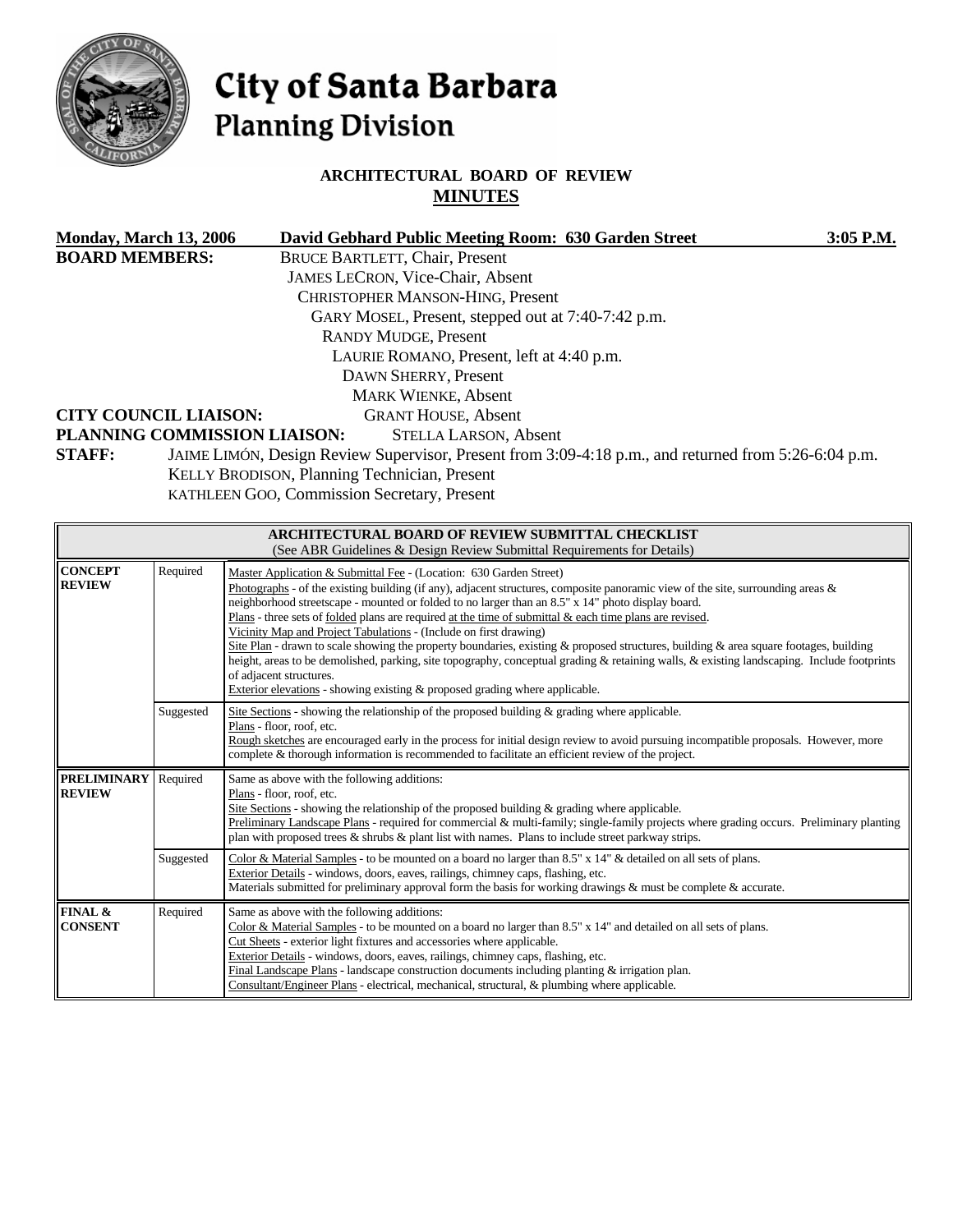#### **PLEASE BE ADVISED**

- The approximate time the project will be reviewed is listed to the left of each item. It is suggested that applicants arrive 15 minutes early. The agenda schedule is subject to change as cancellations occur. Staff will notify applicants of time changes.
- The applicant's presence is required. If an applicant is not present, the item will be postponed indefinitely. If an applicant cancels or postpones an item without providing advance notice, the item will be postponed indefinitely and will not be placed on the following Architectural Board of Review (ABR) agenda. In order to reschedule the item for review, a rescheduling fee will be paid and the applicant must fill out and file a Supplemental Application Form at 630 Garden Street (Community Development Department) in addition to submitting appropriate plans.
- All approvals made by the ABR are based on compliance with Municipal Code Chapter 22.68 and with adopted ABR guidelines. Some agenda items have received a mailed notice and are subject to a public hearing.
- The ABR may grant an approval for any project scheduled on the agenda if sufficient information has been provided and no other discretionary review is required. Substitution of plans is not allowed, if revised plans differing from the submittal sets are brought to the meeting, motions for preliminary or final approval will be contingent upon staff review for code compliance.
- The Board may refer items to the Consent Calendar for Preliminary and Final Architectural Board of Review approval.
- Preliminary and Final Architectural Board of Review approval is valid for one year from the date of the approval unless a time extension or Building Permit has been granted.
- **Items before the Board may be appealed to the City Council. For further information on appeals, contact the Planning Division Staff or the City Clerk's office. Said appeal must be in writing and must be filed with the City Clerk at City Hall within ten (10) calendar days of the meeting at which the Board took action or rendered its decision. The scope of this project may be modified under further review.**
- **AMERICANS WITH DISABILITIES ACT:** In compliance with the Americans with Disabilities Act, if you need special assistance to participate in this meeting, please contact the Planning Division at (805) 564-5470. Notification at least 48 hours prior to the meeting will enable the City to make reasonable arrangements.
- **AGENDAS, MINUTES and REPORTS**: Copies of all documents relating to agenda items are available for review at 630 Garden St. and agendas and minutes are posted online at [www.SantaBarbaraCa.gov](http://www.santabarbaraca.gov/) If you have any questions or wish to review the plans, please contact Kelly Brodison, at (805) 564-5470 between the hours of 8:30 a.m. to noon and 1:00 p.m. to 4:00 p.m., Monday through Friday.

#### **LICENSING ADVISORY:**

The Business and Professions Code of the State of California and the Municipal Code of the City of Santa Barbara restrict preparation of plans for certain project types to licensed professionals. Applicants are encouraged to consult with Building and Safety Staff or Planning Staff to verify requirements for their specific projects.

Unlicensed persons are limited to the preparation of plans for:

- $\triangleright$  Single or multiple family dwellings not to exceed four (4) units per lot, of wood frame construction, and not more than two stories and basement in height;
- ¾ Non-structural changes to storefronts; and,
- ¾ Landscaping for single-family dwellings, or projects consisting solely of landscaping of not more than 5,000 square feet.

#### **NOTICE:**

- 1. That on March 2, 2006 at 4:00 p.m., this Agenda was duly posted on the indoor and outdoor bulletin boards at the Community Development Department, 630 Garden Street, and online at www.SantaBarbaraCa.gov.
- 2. This regular meeting of the Architectural Board of Review will be broadcast live and rebroadcast in its entirety on Wednesday at 9:00 a.m. on Channel 18.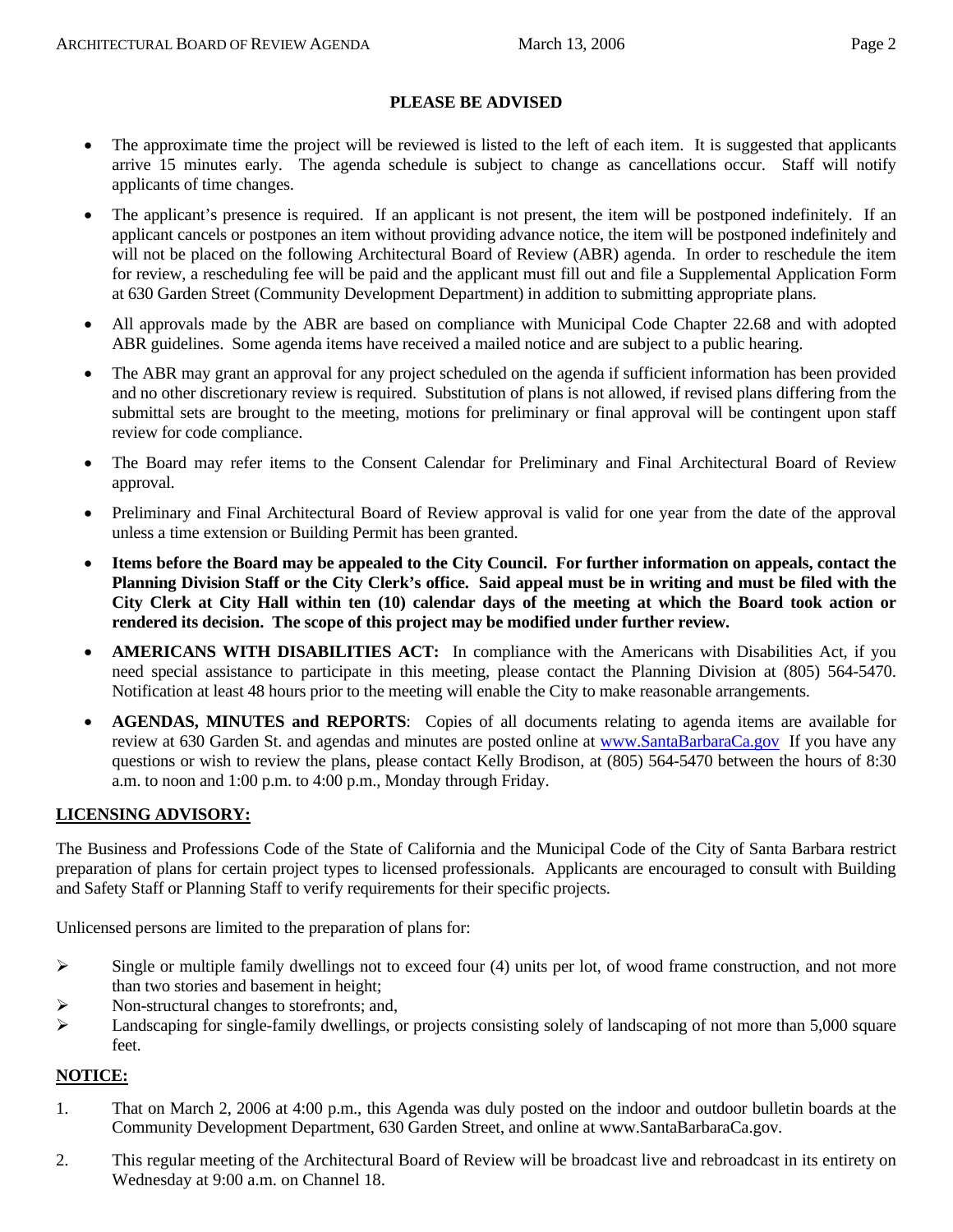#### GENERAL BUSINESS:

A. Public Comment:

Any member of the public may address the Architectural Board of Review for up to two minutes on any subject within their jurisdiction that is not scheduled for a public discussion before the Board on that day. The total time for this item is ten minutes. (Public comment for items scheduled on today's agenda will be taken at the time the item is heard.)

No public comment.

B. Approval of the minutes of the Architectural Board of Review meeting of March 6, 2006.

Motion: Approval of the minutes of the Architectural Board of Review meeting of March 6, 2006, with corrections. Action: Manson-Hing/Mudge, 6/0/0, (LeCron and Wienke absent).

C. Consent Calendar.

Motion: Ratify the Consent Calendar. The Consent Calendar Items A-C, and Items F-H were reviewed by Chair Bartlett, Items D, E, and I were reviewed by Board member Manson-Hing, and the landscaping for Items I and J were reviewed by Board member Mudge. Action: Manson-Hing/Romano, 6/0/0, (LeCron and Wienke absent).

- D. Announcements, requests by applicants for continuances and withdrawals, future agenda items, and appeals.
	- 1. Ms. Brodison announced the following change to the agenda: The Applicant for Item 6, 3427 Sea Ledge Lane, has requested to present a Power Point presentation by Andy Roteman, Architect for Roteman, Eberhard & Associates.
	- 2. Ms. Brodison made the following announcements:
		- a) Board member LeCron and Board member Wienke will be absent today.
		- b) Board member Romano will be stepping down on Item #3, 110 E Cota Street, and Item #4, 222 W Yanonali Street, and then she will be leaving the meeting after 4:00 p.m.
		- c) Board member Mosel will be absent for the March 27, 2006, meeting.
	- 3. Jaime Limon reviewed the status of appeals before City Council:
		- a) City Council granted the appeal regarding 3501 Sea Ledge Lane;
		- b) Pending appeal for single-family Riviera residence at 812 Largura Place, set for next week, March 21, 2006 (Request for ABR liaison to attend;
		- c) Appeal for sign application at 3820 State (Select Personnel Services) set for April 4, 2006 (Request for Sign Committee liaison);
		- d) Appeal for retaining wall at 1025 Las Alturas Road tentatively set for April 18, 2006.
- E. Subcommittee Reports.
	- Board member Mudge reported on the Highway 101, Milpas to Hot Springs Road *Ad hoc* Subcommittee is currently at 95% of the project, and that there were some relatively significant changes made to the finishes on the sound walls of the project scheduled to return before the Subcommittee.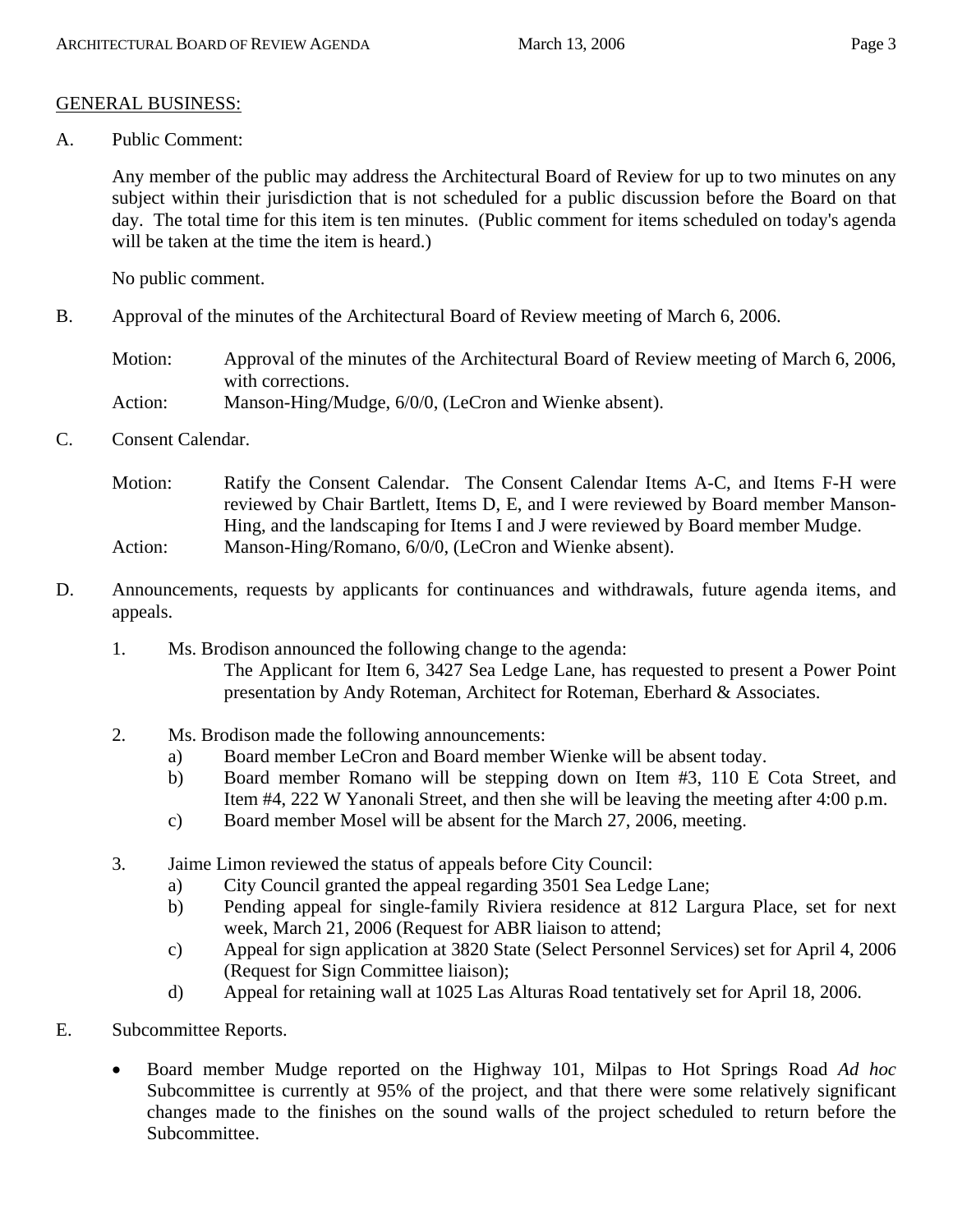- Chair Bartlett reported that he attended the  $29<sup>th</sup>$  Neighborhood Preservation Ordinance (NPO) Steering Committee *Ad hoc* Subcommittee again on Friday, March 10, 2006, completed the public comment stage with one more meeting Friday, March 17, 2006, in the process to finalize the guidelines before going to City Council.
- Jaime Limón, Senior Planner, reported that these finalized guidelines will be available for ABR review, and that City Council would be particularly interested in the Boards' reviews regarding FAR guidelines, changes, and NPO findings regarding protection of privacy and private view issues. Informational packets should be available for the ABR to review prior to going to City Council for adoption, which is scheduled tentatively in September.
- F. Possible Ordinance Violations.

No reported violations.

#### **CONCEPT REVIEW - CONTINUED ITEM**

#### **1. W MISSION ST R-4 Zone**

 Assessor's Parcel Number: 043-010-0RW Application Number: MST2006-00041 Owner: City of Santa Barbara Engineer: MNS Engineers, Inc. Applicant: Harold Hill

(Proposal to construct a Class II bicycle route through the Mission Street underpass at Highway 101 to improve pedestrian and bicycle circulation between the Westside Neighborhood and the central portions of the City by connecting existing Class II bikeways on Modoc Road and on Bath and Castillo Streets. Bike lanes will be provided on Mission Street between Modoc Road and San Pascual Street, and between the northbound Hwy 101 ramp and Castillo Street by adjusting the pavement striping and lane widths. The proposed improvements at the Mission Street/Highway 101 interchange consist of sidewalk widening, the construction of retaining walls, and removal of trees and shrubs. The project includes new street and sidewalk lighting and modification of traffic signals. Areas where the sidewalk is replaced will receive tree wells containing Jacaranda trees.)

## **(ACTION MAY BE TAKEN IF SUFFICIENT INFORMATION IS RECEIVED.)**

(3:31)

Hal Hill, Project Manager for the City of Santa Barbara; Greg Knudson, Project Engineer from MNS Engineers, Inc.; and Ricardo Castellanos from Katie O'Reilly Rogers, ASLA, present.

- Motion: Preliminary Approval with the following comments: 1) The Board appreciates the revisions and upgrades to the proposed walls and landscape plans, but would like the walls revised with a darker stucco color to be more in keeping with the north side Mission Creek bridge rail. 2) Move the proposed cable rails to the top of the retaining walls on the opposing side of the concrete drainage swale. 3) The added vine pockets below the walls are acceptable, but more vine pockets may be deemed necessary where their presence is minimal or missing; especially at the southbound freeway overpass bridge. 4) The lighting concept of all new lighting and poles are an enhancement to the project. 5) The pole color shall be a natural concrete grey color. 6) The Lumec Domus sconce lighting fixture is preferred for use under the bridges, since it would not light up the underside of the bridges. 7) Add more informal massing of shrubs to the landscaping components. 8) The natural grey color of the sidewalk is in keeping with the Mission Creek Bridge sidewalk.
- Action: Mosel/Mudge, 6/0/0 (LeCron and Wienke absent).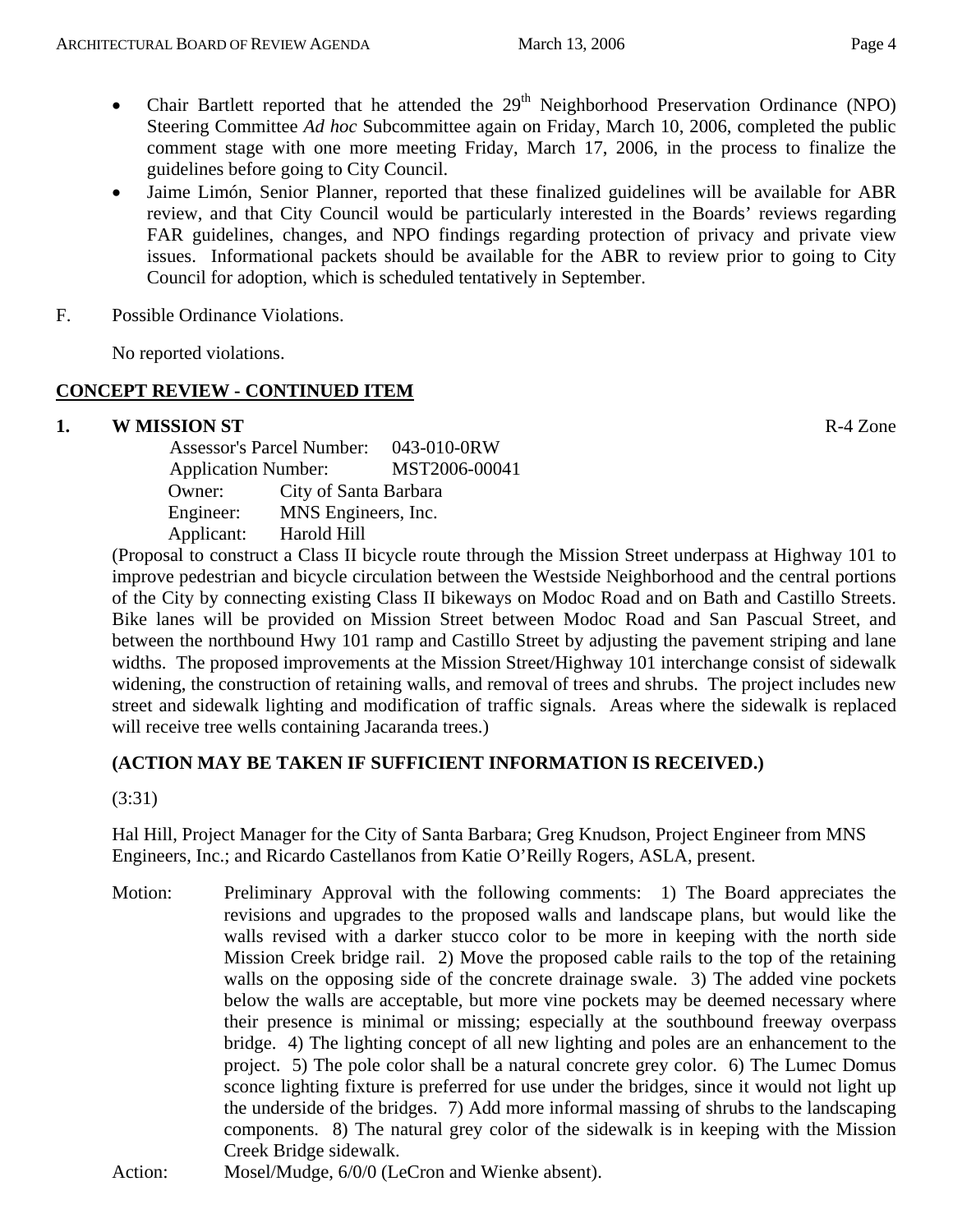# **CONCEPT REVIEW - NEW ITEM**

## **2. MONTECITO ST FROM MILPAS TO SOLEDAD** Zone

 Assessor's Parcel Number: 099-MSC-0PW Application Number: MST2006-00115 Owner: City of Santa Barbara Applicant: Santa Barbara Electrical Design

(Proposal to replace existing "Cobra Head" type street lighting with new city standard on three blocks of E. Montecito Street, from Milpas Street to Soledad Street.)

# **(PROJECT REQUIRES ENVIRONMENTAL REVIEW.)**

(4:19)

Hal Hill, Project Manager for the City of Santa Barbara; and Bob Bartlett representing the applicant, present.

Motion: Preliminary Approval and continued one week to the Consent Calendar with the following comments: 1) The proposed concrete light poles shall be fluted and a natural grey color. 2) The proposed Lumec Domus lighting fixtures and arms shall be a malaga green color. 3) More accurate tree canopies shall be shown on the final plans prior to installation. 4) Provide a color palette brochure selection for the concrete light poles for review when returning for Consent.

Action: Manson-Hing/Sherry, 6/0/0 (LeCron and Wienke absent).

# **PRELIMINARY REVIEW**

## **3. 110 E COTA ST** C-M Zone

 Assessor's Parcel Number: 031-201-030 Application Number: MST2003-00520 Owner: Assem Demachkie Architect: Tom Meaney

(This is a revised project - project now consists of five residential condominiums units and three commercial condominium units. Proposal for a three-story, mixed-use building consisting of a parking garage with 12 spaces partially below grade, and 1,824 square feet of commercial and five residential condominium units above. A voluntary lot merger of the adjacent vacant lot (APN 031-201-030) is proposed as a part of this application.)

# **(PROJECT REQUIRES COMPLIANCE WITH PLANNING COMMISSION RESOLUTION NO. 077-05.)**

(4:41)

Tom Meaney, Architect, present.

- Motion: Preliminary Approval with the following comments: 1) The tower element and west property line wall refinements are acceptable, as they are more simplified and allow for additional landscaping. 2) The additional along the east side facing the park is a substantial benefit. 3) The applicant shall meet with the Public Works Department staff to resolve the street light in the proposed driveway location and resolve the enhanced pavement along the alley easement. 4) The Board looks forward to enhanced paving as presented along the east alley fronting Vera Cruz Park.
- Action: Sherry/Mudge, 5/0/0 (Romano stepped down, LeCron and Wienke absent).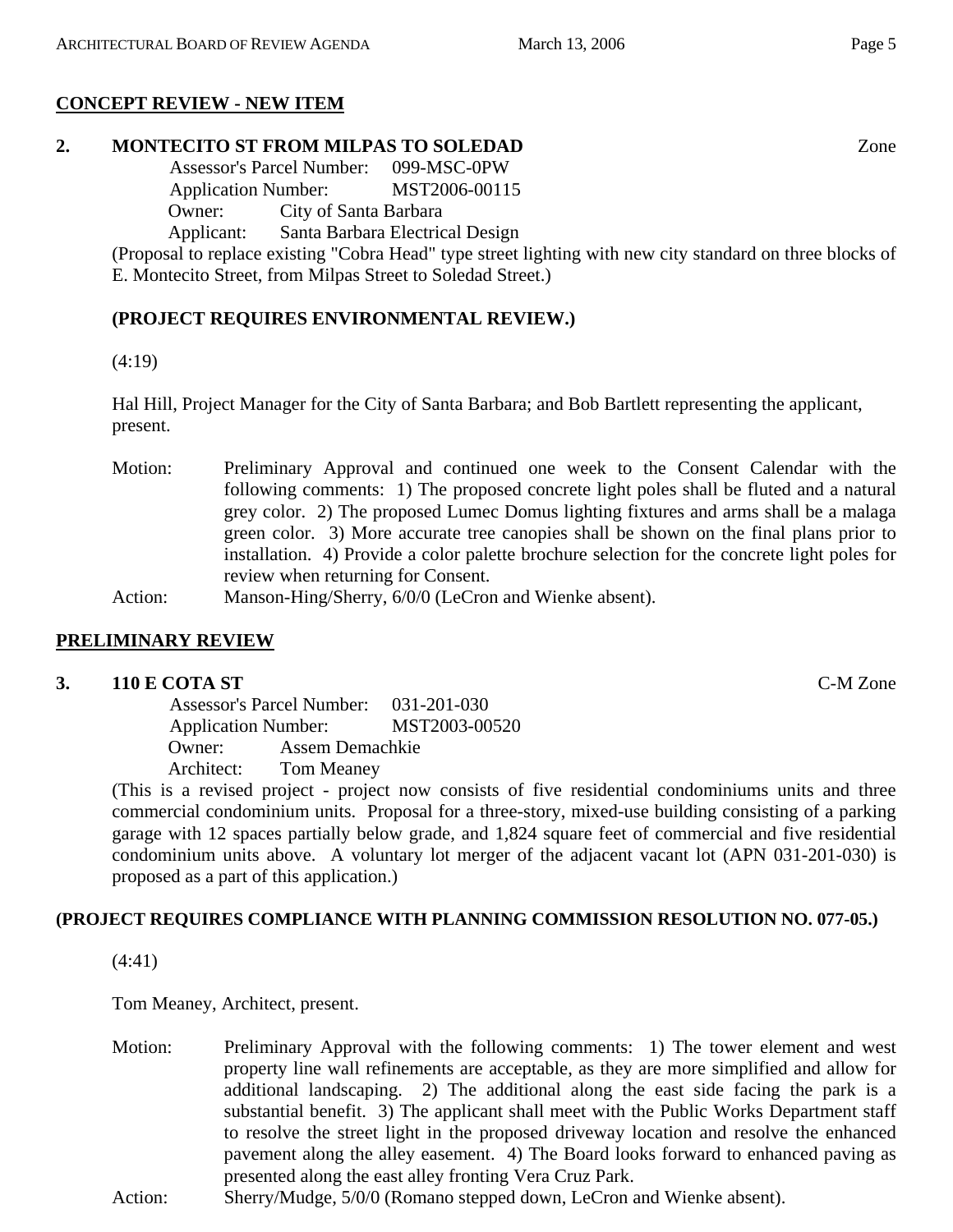## **PRELIMINARY REVIEW**

#### **4. 222 W YANONALI ST R-4/SD-3** Zone

|  | Assessor's Parcel Number: 033-033-019<br><b>Application Number:</b><br>John and Carol L. Nagy<br>Owner: |                       |               |
|--|---------------------------------------------------------------------------------------------------------|-----------------------|---------------|
|  |                                                                                                         |                       | MST2005-00192 |
|  |                                                                                                         |                       |               |
|  | Applicant:                                                                                              | Del Mar Development   |               |
|  | Architect:                                                                                              | <b>B3</b> Architects  |               |
|  | Agent:                                                                                                  | Post/Hazeltine Assoc. |               |
|  |                                                                                                         |                       |               |

(Proposal to construct five new condominium units in four buildings, replacing and demolishing 13 existing apartment units on a 12,500 square foot site located in the Coastal Zone. The project includes two one-bedroom units, one two-bedroom unit and two three-bedroom units. A voluntary lot merger is also a part of the project.)

## **Preliminary Review is requested.)**

# **(PROJECT REQUIRES COMPLIANCE WITH PLANNING COMMISSION RESOLUTION NO. 009-06.)**

(4:59)

Keith Rivera, B3 Architect; Jeff Berkus, B3Architect; Derrick Eichelberger, Architect with Arcadia Studio, present.

Motion: Preliminary Approval and continued indefinitely to the Consent Calendar with the following comments: 1) Many aspects of the project's evolution and architectural style, such as the streetscape presence, the mixed proportions of the fenestration, the varied plate heights, and the creation of unique and separate identities through the use of opens spaces are all appreciated by the Board. 2) It is understood that the proposed open spaces along the street frontage shall be enclosed with low hedges as opposed to walls, as depicted on the exterior elevations.

Action: Manson-Hing/Mosel, 5/0/0 (Romano stepped down, LeCron and Wienke absent).

# **CONCEPT REVIEW - NEW ITEM: PUBLIC HEARING**

## **5. 2515 ORELLA ST** R-3 Zone

 Assessor's Parcel Number: 025-021-007 Application Number: MST2005-00367 Owner: 2515 Orella, LLC Contractor: Holehouse Construction & Design Architect: Bryan Murphy Owner: John Holehouse

(Proposed conversion of an existing seven unit multi-family residential development to condominiums. The proposal includes an addition of 134 square feet to the studio unit and construction of seven private outdoor storage spaces totaling 127 square feet. One covered and eight uncovered parking spaces will remain.)

#### **(COMMENTS ONLY; PROJECT REQUIRES ENVIRONMENTAL ASSESSMENT AND PLANNING COMMISSION APPROVAL OF A TENTATIVE SUBDIVISION MAP FOR CONDOMINIUMS.)**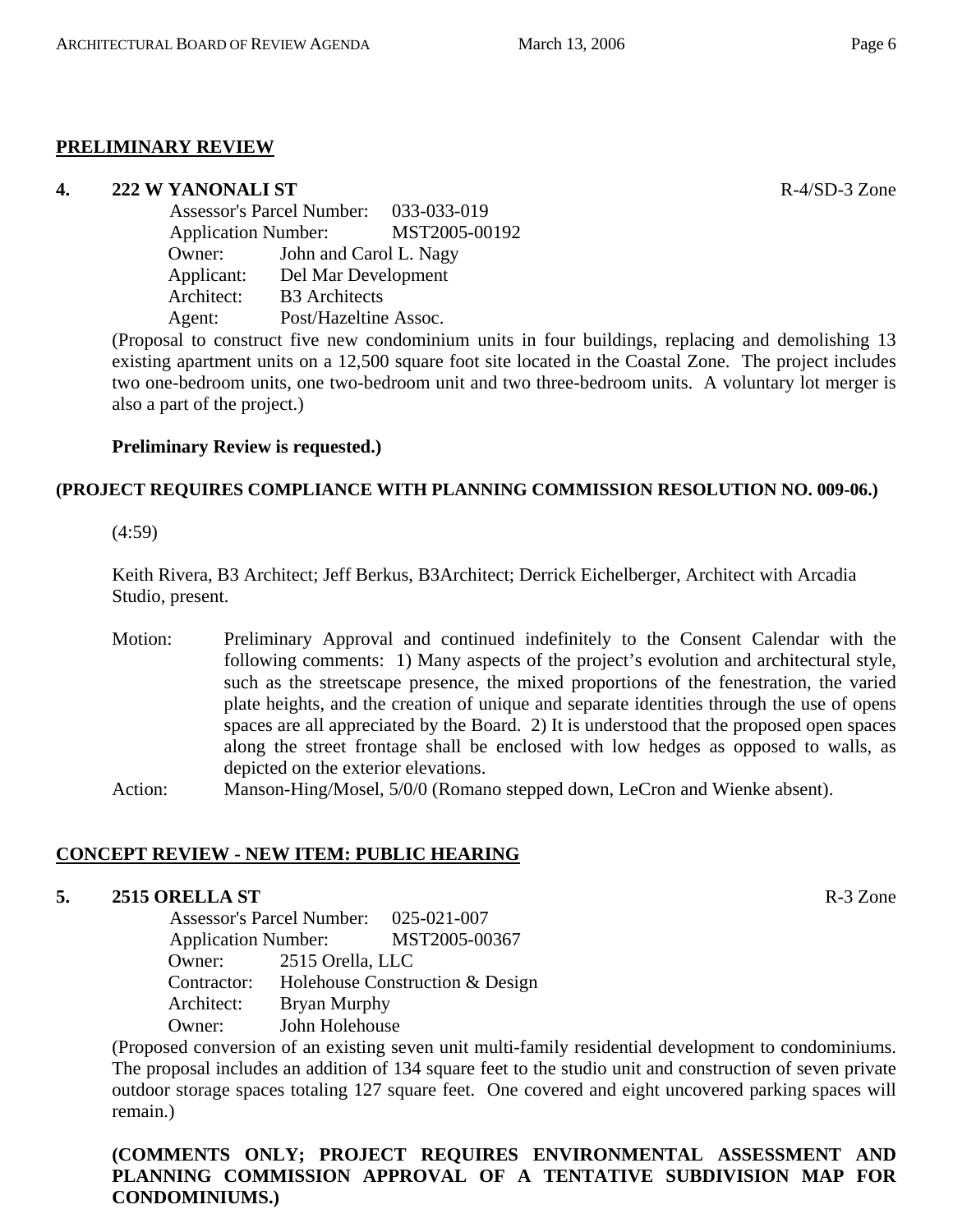(5:20)

Bryan Murphy, Architect, present.

Public comment opened at 5:49 p.m.

Mr. Richard Drosendahl, owner of a neighboring property on West Constance, expressed concern regarding the type windows chosen for the project, and suggested the use of energy saving windows.

Mr. Murphy replied that they will be using energy saving double glazed windows, and will consider matching the appearance to the previously existing windows of the project.

Public comment closed at 5:50 p.m.

Motion: Continued two weeks with the following comments: 1) The Board finds the existing courtyards and landscaping charming, acceptable, and appropriate for such a condominium conversion project. 2) The Board looks forward to additional landscaping in the interior perpendicular courtyard with the goal of creating a sheltered common open space. 3) Enhance the rear alley space by reducing the depth of the open parking area, and provide a more significant landscape buffer along the building facing the alley. 4) Create a stronger pedestrian entry from the open parking stalls into the internal courtyard area. It was suggested the applicant continue the flagstone pattern of the front courtyard. 5) Consider utilizing the driveway of the existing one-car garage as an open parking stall, and convert the one-car garage into the required separate storage lockers for the seven proposed condominium units in order to maximize open space and retain the character of the central courtyard. Subsequent modifications due to this request could be supported by the Board. 6) The Board finds the existing hedge and entry trellis at the street frontage create a defacto private yard area, although the existing hedge should be shortened to a more appropriate height. 7) The windows of the enlarged studio Unit E shall be of a compatible design with the existing steel windows with mullions. 8) The gravel paving used for the driveway should be eliminated or modified for a more cohesive look with the flagstone paving used in the project.

Action: Manson-Hing/Mosel, 5/0/0 (Romano, LeCron, and Wienke absent).

#### **\*\*\*\*\*\*\*\*\*\*\*\*\*\*\* THE BOARD RECESSED FROM 6:05 P.M. UNTIL 6:33 P.M. \*\*\*\*\*\*\*\*\*\*\*\*\*\*\***

#### **CONCEPT REVIEW - NEW ITEM: PUBLIC HEARING**

#### **6. 3427 SEA LEDGE LN A-1/SD-3 Zone**

 Assessor's Parcel Number: 047-082-009 Application Number: MST2006-00092 Owner: Leon F. & Joyce M. Lunt Architect: Roteman, Eberhard & Associates Applicant: Bob Price

(Proposal to demolish 1,678 square feet and add 5,134 new square feet to an existing 3,414 square foot single family dwelling on a 32,189 square foot lot. The project is located in the Hillside Design District and in the Appealable Jurisdiction of the Coastal Zone. The project will result in a 6,780 square foot two-story residence. The proposal includes replacing the existing 565 square foot deck, constructing a 360 square foot driveway, 248 cubic yards of cut grading, constructing a 4' high, 84' long retaining wall, and replacing the existing septic system and drywells.)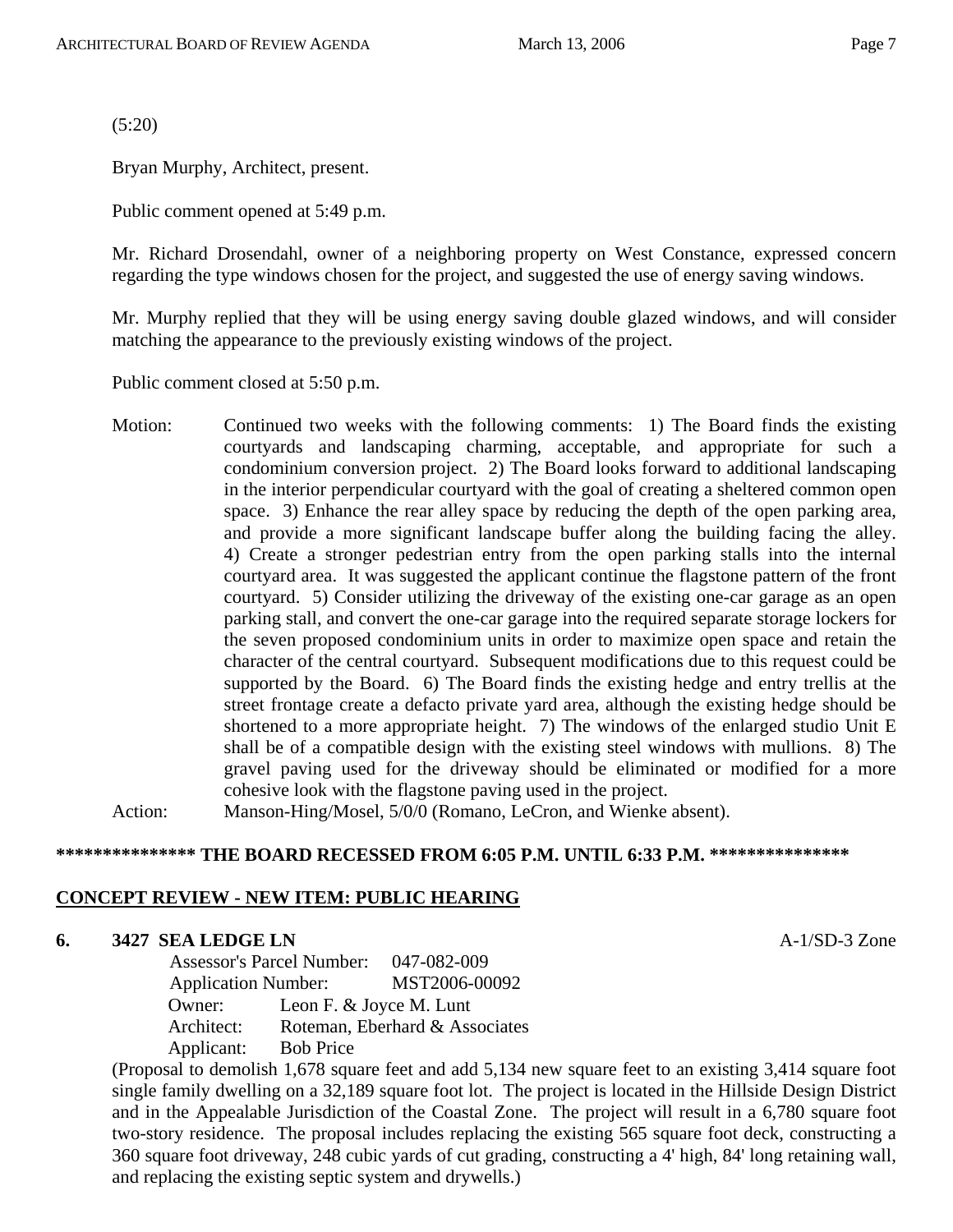## **(COMMENTS ONLY; PROJECT REQUIRES ENVIRONMENTAL ASSESSMENT AND PLANNING COMMISSION APPROVAL FOR A COASTAL DEVELOPMENT PERMIT, NEIGHBORHOOD PRESERVATION ORDINANCE FINDINGS AND MODIFICATIONS.)**

(6:33)

Bob Price, Applicant; and Andy Roteman of Roteman, Eberhard & Associates, present.

No Power Point presentation was shown due to technical difficulty on the part of the applicant.

Public comment opened at 6:53 p.m., and as no one wished to speak, closed at 6:54 p.m.

Motion: Continued three weeks to Full Board with the following comments: 1) The proposed renovations and additions to existing 1960's modern home are compatible with the original design style. 2) The Board cannot make the findings to support the proposed modifications. The proposal should stay within the buildable area on the site to avoid modifications on the east and west sides, and restudy the floor plan configurations to reduce the scale of the house. 3) The contemporary style of house, and butterfly secondstory roof expression is appropriate to project site conditions and not detrimental to surrounding neighbors. 4) Use of tall vegetation to help mask the two-story structure from easterly neighbors. 5) The undulating roof overhangs and extended trellises mitigate the linearity of the house as it extends toward the bluff. 6) Reduce the length of the proposed bluff guardrail, especially in the area near the proposed kitchen to avoid visual impacts as seen from the beach. 7) Paving and landscaping should be enhanced along the private drive, especially where the existing driveway has been removed. 8) Utilize dark materials to minimize glare. 9) The low profile roof on the existing onestory house helps soften the appearance of the new two-story element behind. Action: Sherry/Mosel, 5/0/0 (Romano, LeCron, and Wienke absent).

#### **CONCEPT REVIEW - NEW ITEM: PUBLIC HEARING**

#### **7. 109 N SALINAS ST** R-2 Zone

 Assessor's Parcel Number: 017-073-010 Application Number: MST2006-00029 Owner: Brent-Stanich Family Trust 3/29/05 Architect: Vadim Hsu

(Proposal for a two-story 599 square foot secondary dwelling unit and 692 square foot two-car carport on a 5,525 square foot parcel with an existing two-story single family residence in the Hillside Design District. The project includes 289 square feet of conversion from basement to living space in the existing 1,022 square foot single family residence. The existing detached 443 square foot carport is to be demolished. The proposal includes 77 cubic yards of grading.)

## **(COMMENTS ONLY; PROJECT REQUIRES ENVIRONMENTAL ASSESSMENT.)**

(7:40)

Vadim Hsu, Architect, present.

Public comment opened at 7:44 p.m.

Mr. Bill Jones, neighbor, expressed concern regarding design model conversions on drainage/water damage issues in the rock berm area at the front of the project, and that the proposed change to the eastside setback to be unacceptable and may damage adjacent properties.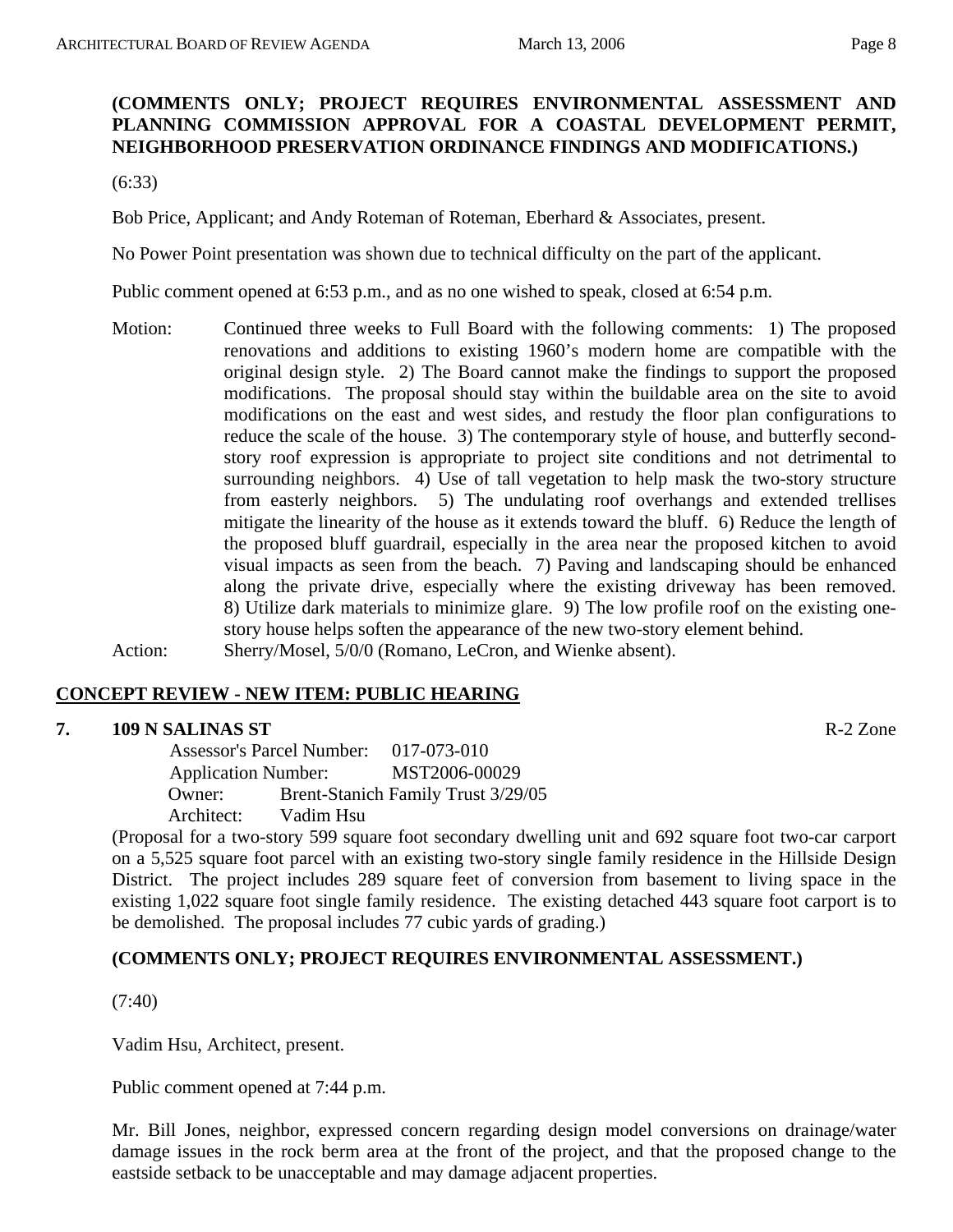Vadim Hsu replied that his concerns are valid and will be addressed by the Building & Safety Division of the Community Development of the City of Santa Barbara where it will be professional designed by a Civil Engineer, and overseen by a City field inspector.

Public comment closed at 8:02 p.m.

- Motion: Continued three weeks with the following comments: 1) The site plan and secondary dwelling unit behind the main residence are acceptable. 2) Use of the 3-foot encroachment for the covered parking into the interior yard setback is acceptable. 3) The proposed architectural style, upgrades, and non-conforming conditions of the main residence are appropriate and acceptable, especially in the window fenestration. 4) The Board is having difficulty with the proposed parking circulation diagram, and suggests the applicant restudy the possibility of a three-car covered parking alternative instead of the proposed two-car carport with connecting open breezeway to prevent cars backing out into Salinas Street. 5) The applicant should incorporate additional landscaping where appropriate along the driveway and maneuvering space adjacent to the existing residence to breakup the expanse of the existing pavement. 6) Restudy the front yard condition regarding drainage issues and the stone rubble wall resulting from the proposed rebuilding of the original side stairway in order to prevent impacting the neighbor to the south.
- Action: Sherry/Manson-Hing, 5/0/0 (Romano, LeCron, and Wienke absent).

#### **CONCEPT REVIEW - CONTINUED ITEM**

#### **8. 33 S SOLEDAD ST** R-2 Zone

 Assessor's Parcel Number: 017-183-012 Application Number: MST2005-00321 Owner: Adame Family Trust Architect: Jose Esparza

(Proposal for the conversion to condominiums of a 7,580 square foot, two-story, five unit apartment complex with 2,215 square feet of attached garage space and 1,214 square foot of deck/porch area on a 20,080 square foot lot.)

#### **(Second Concept Review.)**

#### **(COMMENTS ONLY; PROJECT REQUIRES ENVIRONMENTAL ASSESSMENT AND PLANNING COMMISSION APPROVAL OF TENTATIVE SUBDIVISION MAP FOR CONDOMINIUMS.)**

(8:21)

Jose Esparza, Architect; and Carlos & Edwardo Adame, Owners, present.

- Motion: Continued indefinitely to the Planning Commission with the following comments: 1) The buildings and landscaping are well maintained with clearly defined private entrances. 2) Regarding the requirement for private outdoor living space on Unit #1 of the project, the Board finds that the separation of a defined private space with additional hedges is detrimental to the project as a whole. 3) The applicant shall screen the dumpster with an enclosure.
- Action: Manson-Hing/Sherry, 5/0/0 (Romano, LeCron, and Wienke absent).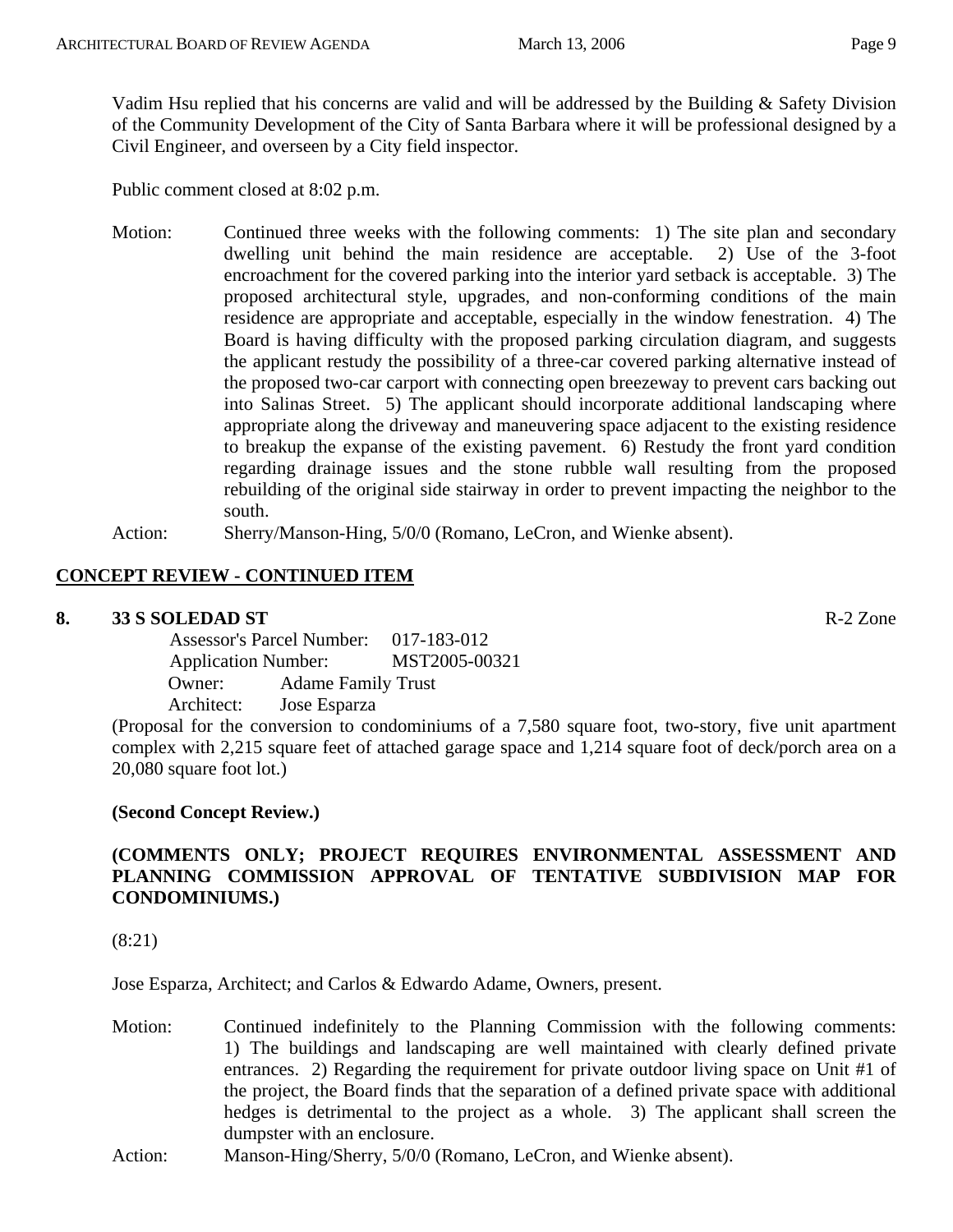# **CONCEPT REVIEW - CONTINUED ITEM**

## **9. 1218 E MONTECITO ST** R-2 Zone

 Assessor's Parcel Number: 017-062-005 Application Number: MST2005-00611 Owner: Francisco & Maria Siordia Contractor: Manuel Contreras

(Proposal to demolish an existing two-story duplex and two car garage, and construct three new separate two story units, each with a two car garage. The development will result in a total of 5,446 square feet of living space and 1,296 square feet of garage area on a 11,500 square foot lot.)

# **(Fourth Concept Review.)**

# **(ACTION MAY BE TAKEN IF SUFFICIENT INFORMATION HAS BEEN RECEIVED.)**

(8:42)

Manuel Contreras, Contractor; and Maria Siordia, owner, present.

Motion: Preliminary Approval to the Consent Calendar with the following comments: 1) Windows should be high quality with revised bull nosed details showing plaster returns. 2) Window mullions should be of substantial size to read appropriately. 3) The applicant shall use quality detailing, especially for the porch elements such as wood columns, beams, and brackets. 4) Restudy the intersection of the porch, the deck above at Unit #1 to resolve the narrow eyebrow as shown on the northeast elevation. 5) Prepare a grading and drainage plan indicating the location of down spouts and gutters and grade elevations. 6) Provide a landscape plan with trees and hedges for privacy requirements, and vines for the proposed wrought iron and existing fencing. 7) Provide details for the proposed solid fencing or walls along the property line. If solid walls are used, they should be plastered on both sides to match the existing buildings. 8) The side and back yard area surrounding Unit #3, shall maintain the natural grade.

Action: Sherry/Mudge, 5/0/0 (Romano, LeCron, and Wienke absent).

#### **CONSENT CALENDAR**

#### **REVIEW AFTER FINAL**

#### **A. 615 DEL MONTE AVE** R-3 Zone

Assessor's Parcel Number: 037-022-008 Application Number: MST2004-00064 Owner: Rigo Vela Architect: Jose Esparza Applicant: Rigo Vela

(This is a revised project to demolish 1,090 square foot existing residence and carport. The proposal involves a new two story 2,048 square foot duplex with two attached 2-car garages on a 5,080 square foot lot.)

#### **(Review After final for new second floor deck to Unit A at front of building and revised windows.)**

Final Approval as noted on the plans of the Review After Final.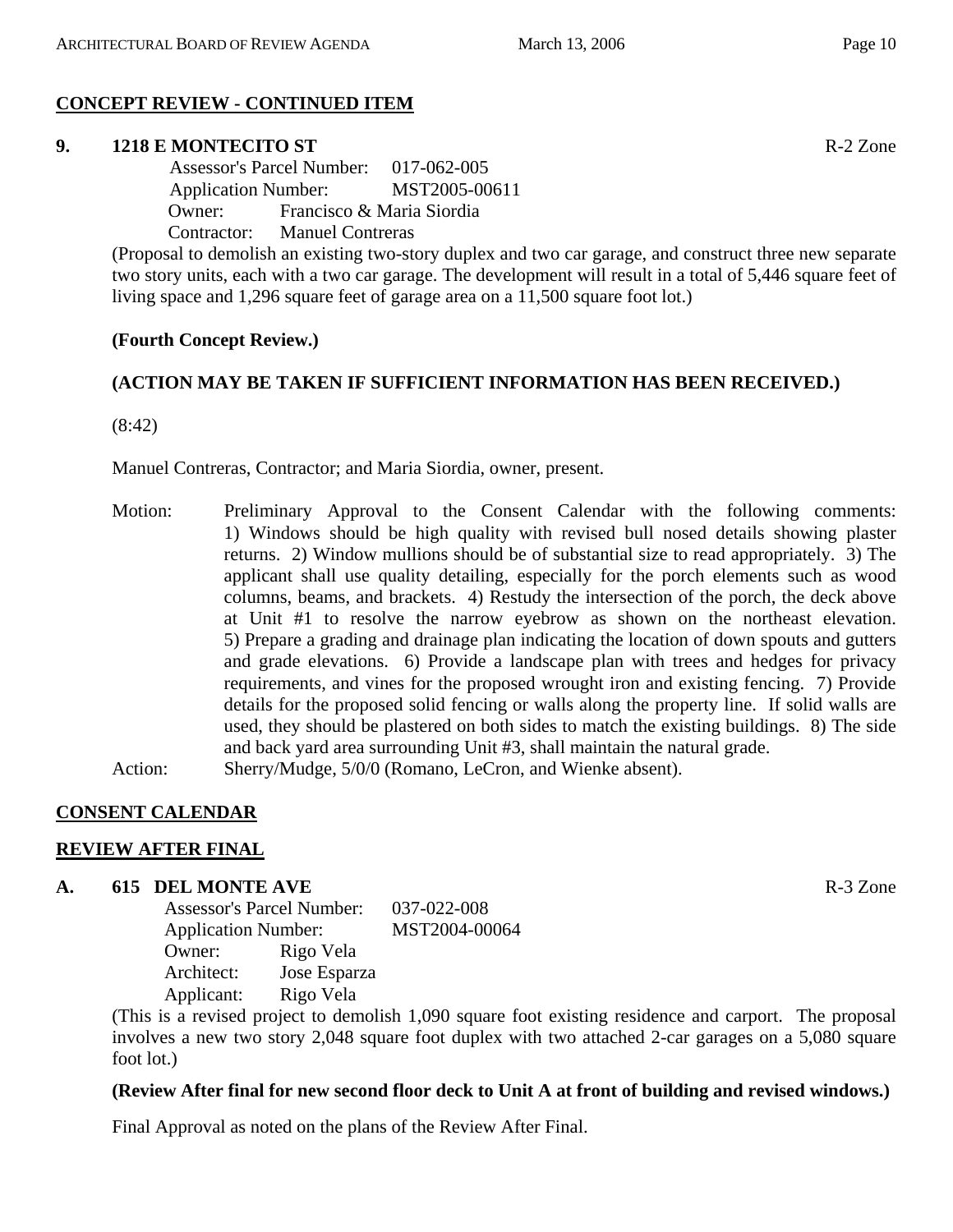# **REVIEW AFTER FINAL**

## **B.** 1137 HARBOR HILLS LN **E-1** Zone

Assessor's Parcel Number: 035-314-011 Application Number: MST2004-00531 Owner: Douglas A. Harlow Architect: Pacific Architects Applicant: Pacific Architects

(Proposal to construct a 2,388 square foot addition to an existing 2,103 square foot two-story single family residence and add 140 square feet to the existing 548 square foot attached garage. The proposal also includes a 618 square foot deck addition. The project will result in a 5,179 square foot, two-story single family residence on a 27,778 square foot lot located in the Hillside Design District.)

#### **(Review After Final for exterior color changes, revised roofing material, revised windows on south elevations and revised entry door position.)**

Final Approval as noted on the plans of the Review After Final for changes to the colors, roofing material, doors and windows. The proposed glass railing is not approved.

# **FINAL REVIEW**

## **C. 2210 EDGEWATER WAY** E-3/SD-3 Zone

Assessor's Parcel Number: 041-343-010 Application Number: MST2005-00324 Owner: Bruce Venturelli Architect: Paul Zink

(Proposal for a 443 square foot second-story addition to an existing 1,788 square foot dwelling with a detached 498 square foot garage with a 138 square foot workshop. The property is a 7,100 square foot lot in the appealable jurisdiction of the Coastal Zone and requires a Coastal Development Permit at Planning Commission.)

#### **(PROJECT REQUIRES NEIGHBORHOOD PRESERVATION ORDINANCE FINDINGS AND COMPLIANCE WITH PLANNING COMMISSION RESOLUTION #061-05.)**

# **(Final Approval is requested.)**

Final Approval as noted on Sheet #A3.

# **REFERRED BY FULL BOARD**

## **D. 2531 MESA SCHOOL LN E-3/SD-3** Zone

Assessor's Parcel Number: 041-311-017 Application Number: MST2005-00349 Owner: Anna Karczag Applicant: Peter Hunt

(the project consists of a proposal to construct a 869 square foot, one- and two-story addition to an existing 1,520 square foot, single-story residence and the construction of an attached 410 square foot, two-car carport. on a 6,013 square foot lot located in the Appealable Jurisdiction of the Coastal Zone. Planning Commission review is required for a Coastal Development Permit.)

# **(PROJECT REQUIRES COMPLIANCE WITH PLANNING COMMISSION RESOLUTION.)**

**(Preliminary Approval is requested.)**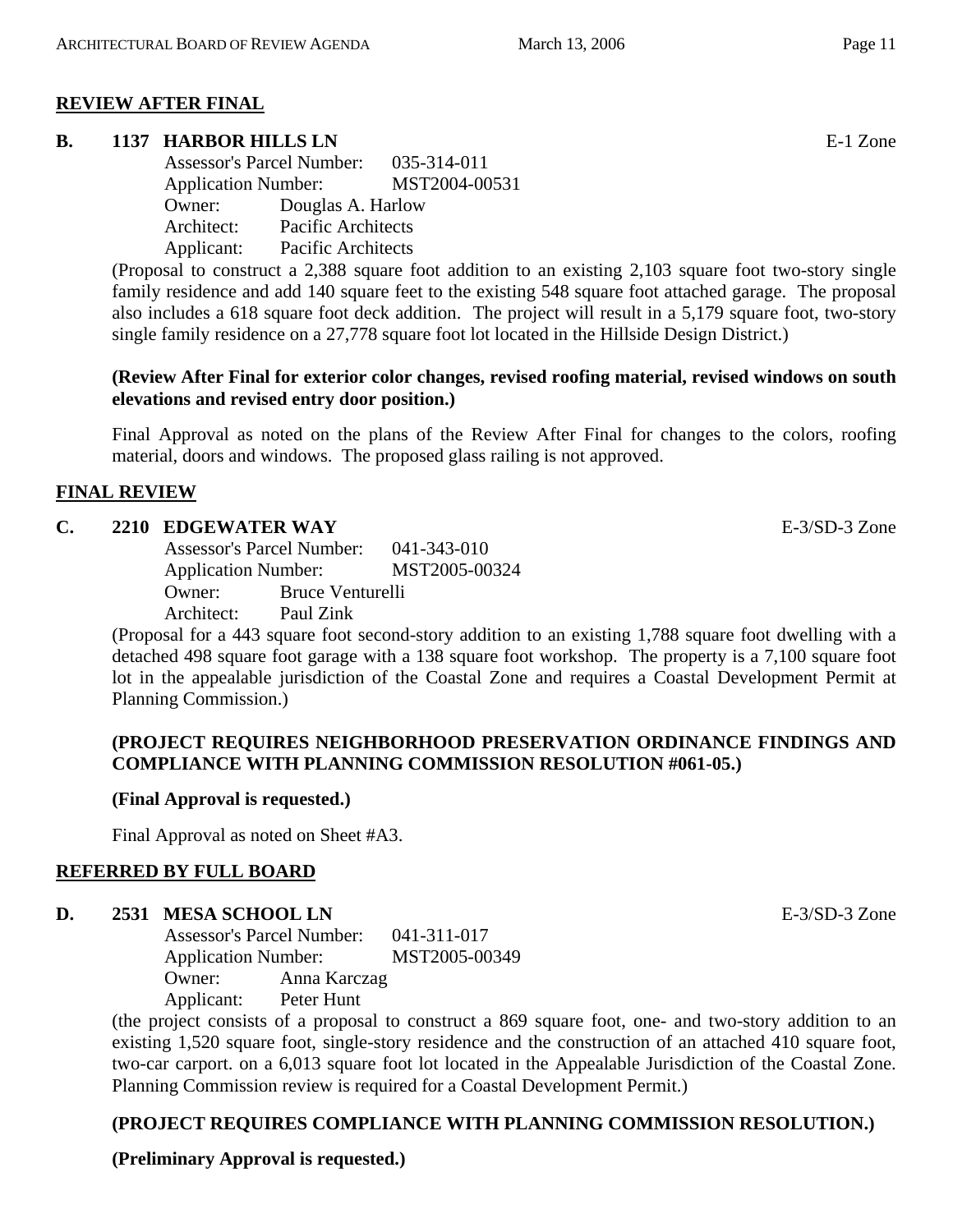Final Approval of the project with the following conditions: 1) Returning one week to Consent are the low profile skylight (specifications) colors and light fixture detail (specifications). 2) The Board finds the screen wall an acceptable solution to a screen carport. 3) The Board suggests that if the carport is made a full garage, a door or window shall be used to articulate the large expanse of wall.

#### **CONTINUED ITEM**

#### **E.** 1426 MOUNTAIN AVE **Reserves Reserves Reserves Reserves**

Assessor's Parcel Number: 039-021-018 Application Number: MST2005-00777 Owner: Brian A. Filice Architect: Tony Xiques

(Proposal to construct a 983 square foot, two-story addition and an attached 500 square foot, two-car garage to an existing 862 square foot, one-story residence on a 5,625 square foot lot. The proposal also includes the demolition of the existing one-car garage.)

#### **(PROJECT REQUIRES ENVIRONMENTAL ASSESSMENT AND NEIGHBORHOOD PRESERVATION ORDINANCE FINDINGS.)**

Final Approval as noted on the plans of the project with the finding that the Neighborhood Preservation Ordinance criteria have been met as stated in Subsection 22.68.060 of the City of Santa Barbara Municipal Code.

#### **NEW ITEM**

## **F. 4200 CALLE REAL** R-3 Zone

Assessor's Parcel Number: 059-240-020 Application Number: MST2006-00125 Owner: St. Vincent's School Architect: Cortan Construction (Proposal to construct a 264 square foot trellis at Saint Vincent's School.)

#### **(COMMENTS ONLY; PROJECT REQUIRES ENVIRONMENTAL ASSESSMENT AND COMPLIANCE WITH PLANNING COMMISSION RESOLUTION NO. 024-02.)**

Final Approval of the structure, and continued one week for the applicant to provide roofing material and documentation of visibility from Calle Real and State Highway 154.

# **NEW ITEM**

## **G. 1045 CIMA LINDA LN** A-2 Zone

Assessor's Parcel Number: 015-202-035 Application Number: MST2006-00130 Owner: Paula Wismer

(Proposal for a new 600 square foot deck within the front yard on a lot with an existing 2,500 square foot one-story residence with an attached 316 square foot garage on a 1.3 acre lot in the Hillside Design District.)

#### **(COMMENTS ONLY; PROJECT REQUIRES ENVIRONMENTAL ASSESSMENT AND NEIGHBORHOOD PRESERVATION ORDINANCE FINDINGS.)**

Continued one week. Applicant is to return with a proposal for landscape privacy screening between proposed elevated deck and neighboring home at 1039 Cima Linda Lane.